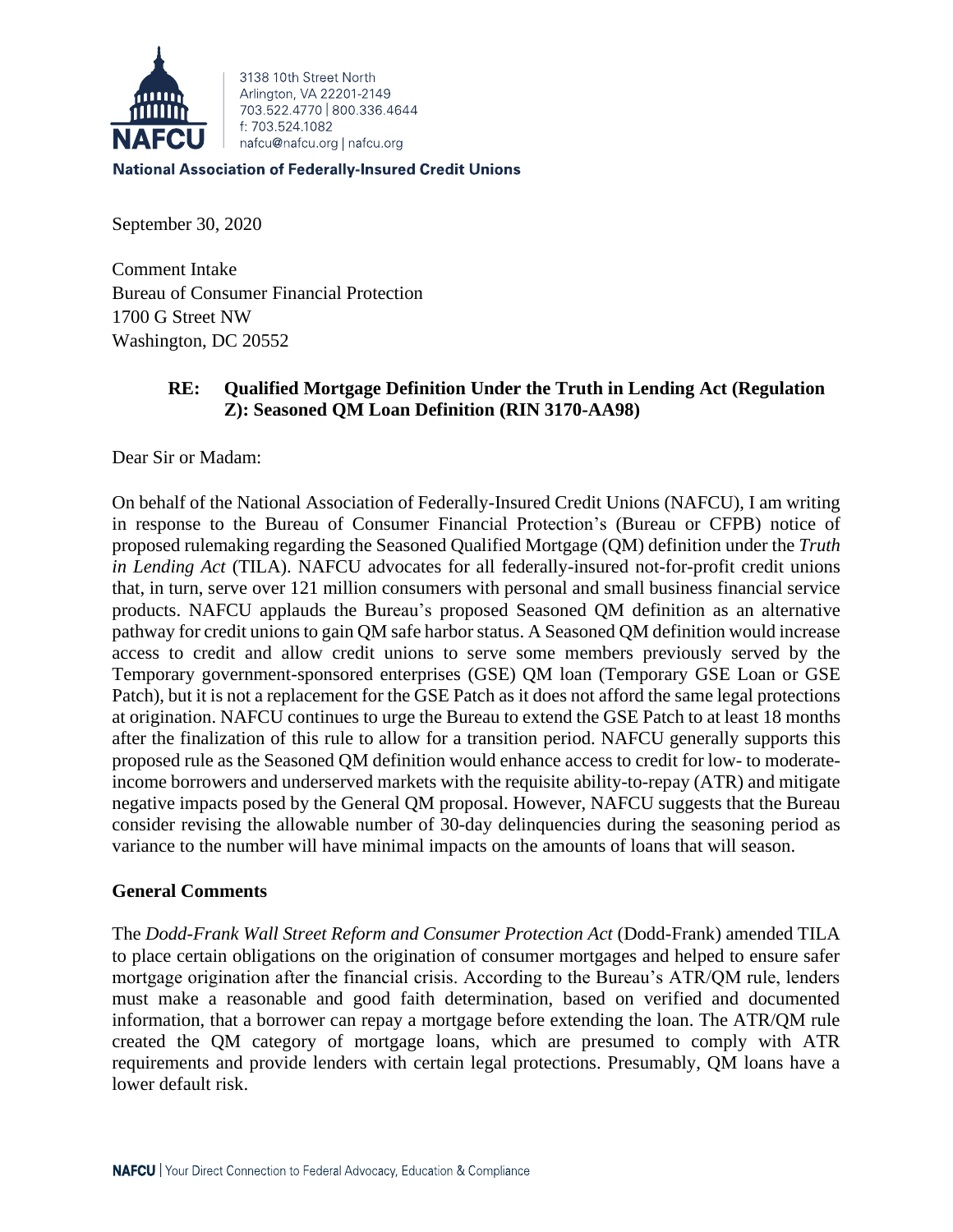Bureau of Consumer Financial Protection September 30, 2020 Page 2 of 5

According to TILA, the Bureau has the authority to prescribe regulations that revise or add to the criteria that define a QM upon a finding that regulations are necessary or proper to ensure that responsible, affordable mortgage credit remains available to consumers in a manner consistent and necessary to effectuate the purpose of TILA. NAFCU supports the Bureau's use of this authority to prescribe regulations adding a Seasoned QM definition and agrees that it is necessary and proper to ensure responsible and affordable mortgage credit remains after the GSE Patch sunsets.

As the GSE Patch is set to expire and regardless of any possible extension to the sunset date, NAFCU has long advocated for a viable alternative to continue to serve members. The GSE Patch has been a key factor in credit unions' ability to lend to members of their communities, especially those of low- and moderate-income, to help them achieve homeownership. According to 2019 *Home Mortgage Disclosure Act* (HMDA) data, credit unions provide more lending to low- and moderate- income earners at every DTI level. Thus, highlighting the importance of the GSE Patch and an alternative that allows continued service to these borrowers.





Expiration of the GSE Patch, without the adoption of a viable alternative may have adverse effects on credit unions. Adverse effects could include a reduction of mortgage originations, which would hurt members and the local communities in which they live and work. Such an effect would only further increase racial and socioeconomic disparities across the country. Some credit unions report that they have not yet moved away from originating loans under the GSE Patch. This is due, in part, to the substantial operational burden in updating underwriting systems. In addition, some credit unions have not yet moved to originating only General QM loans because the members they serve do not meet the existing threshold required. Expiration of the GSE Patch would greatly affect those credit unions who have not yet started to originate General QM loans, especially as the COVID-19 pandemic has likely put regulatory changes on the back burner for many credit unions.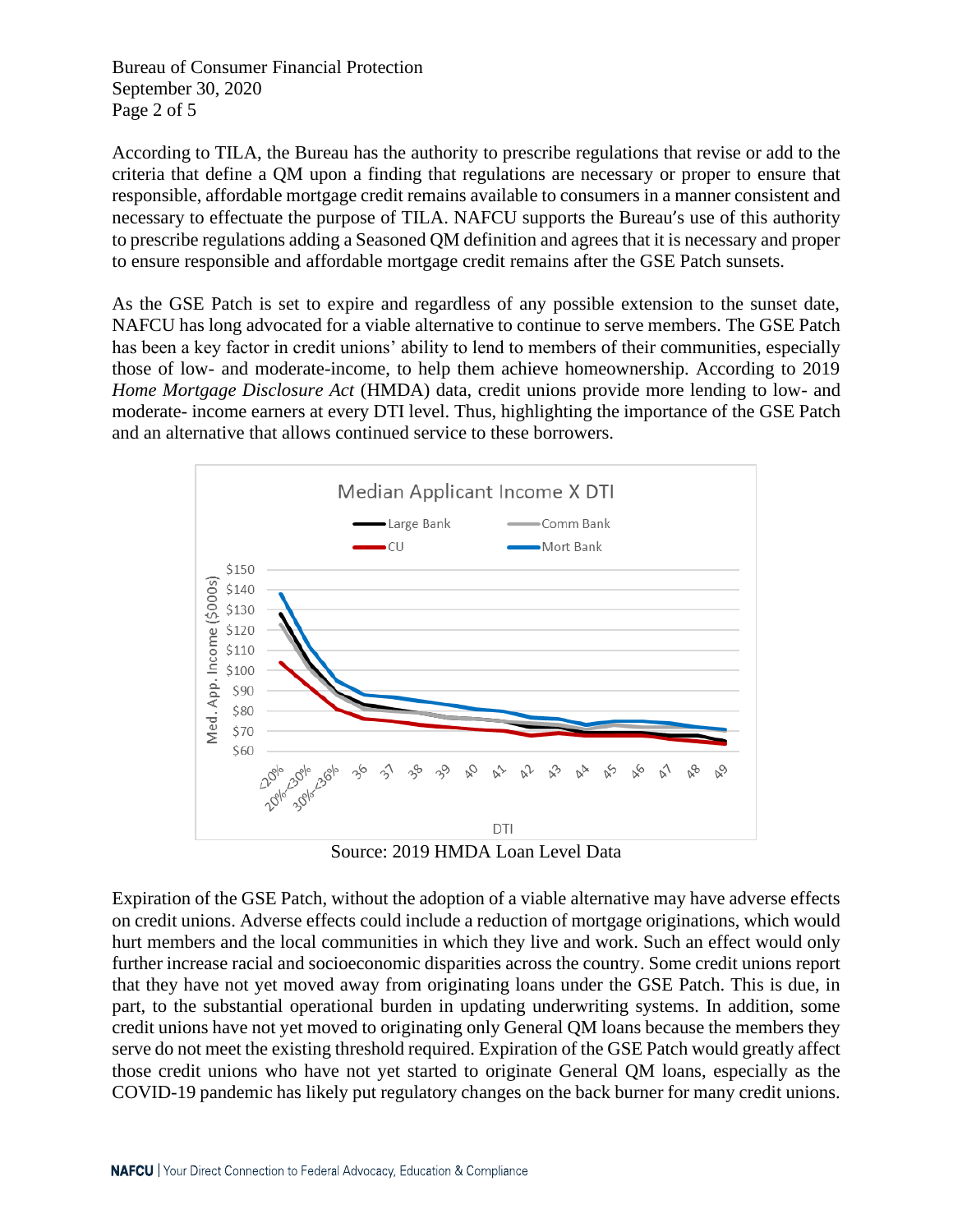Bureau of Consumer Financial Protection September 30, 2020 Page 3 of 5

The proposed Seasoned QM definition would serve as an alternative path for borrowers previously served by the GSE Patch and alleviate some of the concerns of expiration.

### **NAFCU generally supports the Seasoned QM definition as it reduces negative impacts posed by the proposed General QM definition**

In general, NAFCU supports the Seasoned QM definition as it mitigates some of the negative impacts posed by the proposed General QM definition, although it is not a complete substitute for the GSE Patch. NAFCU reiterates its concerns with the proposed General QM definition, including the risk that a pricing threshold may lead to mispriced loans that result in disproportionate impacts on low- to moderate-income borrowers. This is an issue NAFCU raised in our August 10, 2020 comment letter on the proposed GSE Patch extension and in our September 4, 2020 comment letter on the proposed General QM definition. As indicated earlier, credit unions provide more lending to low- and moderate-income borrowers at every DTI level, necessitating an alternative to the GSE Patch. According to NAFCU's July 2020 *Economic & CU Monitor* survey, credit unions report that on average, 68 percent of their portfolios are QMs, illustrating credit unions' use of the GSE Patch and non-QM lending. If the Bureau adopts the General QM definition as proposed, and the GSE Patch expires without an alternative, the level of non-QM lending could be severely hampered.

A Seasoned QM definition alleviates some of the concern of a contracting non-QM market and provides access to borrowers that could be shut out if this definition were not adopted. Seasoned QMs gain conclusive safe harbor status upon meeting the performance and portfolio requirements, which may incentivize responsible non-QM lending. A more robust non-QM market will lead to increased consumer choice and lower costs for borrowers. Although the Seasoned QM may incentivize some non-QM lending, the risk of litigation remains. Unlike the GSE Patch, a Seasoned QM does not gain safe harbor status at origination, which will leave some credit unions hesitant to offer this type of QM. A Seasoned QM loan does not alleviate the biggest obstacle to originating non-QM loans, which is unknown liability that could result in a complete loss to the credit union. Borrowers may still bring a private right of action against a credit union in violation of the ATR requirements. Section 130(e) of TILA provides that the statute of limitations is three years for a borrower to bring a claim, thus a borrower may bring a claim during the seasoning period. Credit unions have experienced non-QM borrowers that ultimately end up in foreclosure being approached by exploitive plaintiffs' attorneys attempting to bring an ATR/QM violation. So long as this litigation risk remains, despite the borrower having the requisite ATR based on prudent underwriting practices, lenders will be less willing to provide Seasoned QM loans minimizing the Bureau's goal of enhancing the non-QM market.

NAFCU has long advocated for a viable GSE Patch alternative that affords the same legal protections and assurances for lenders as the GSE Patch. A Seasoned QM definition is not a complete replacement of the GSE Patch but is an alternative pathway to attaining QM status and mitigates some of the negative impacts posed by the proposed General QM definition. NAFCU encourages the Bureau to utilize their broad authority under TILA to provide a viable replacement for the GSE Patch.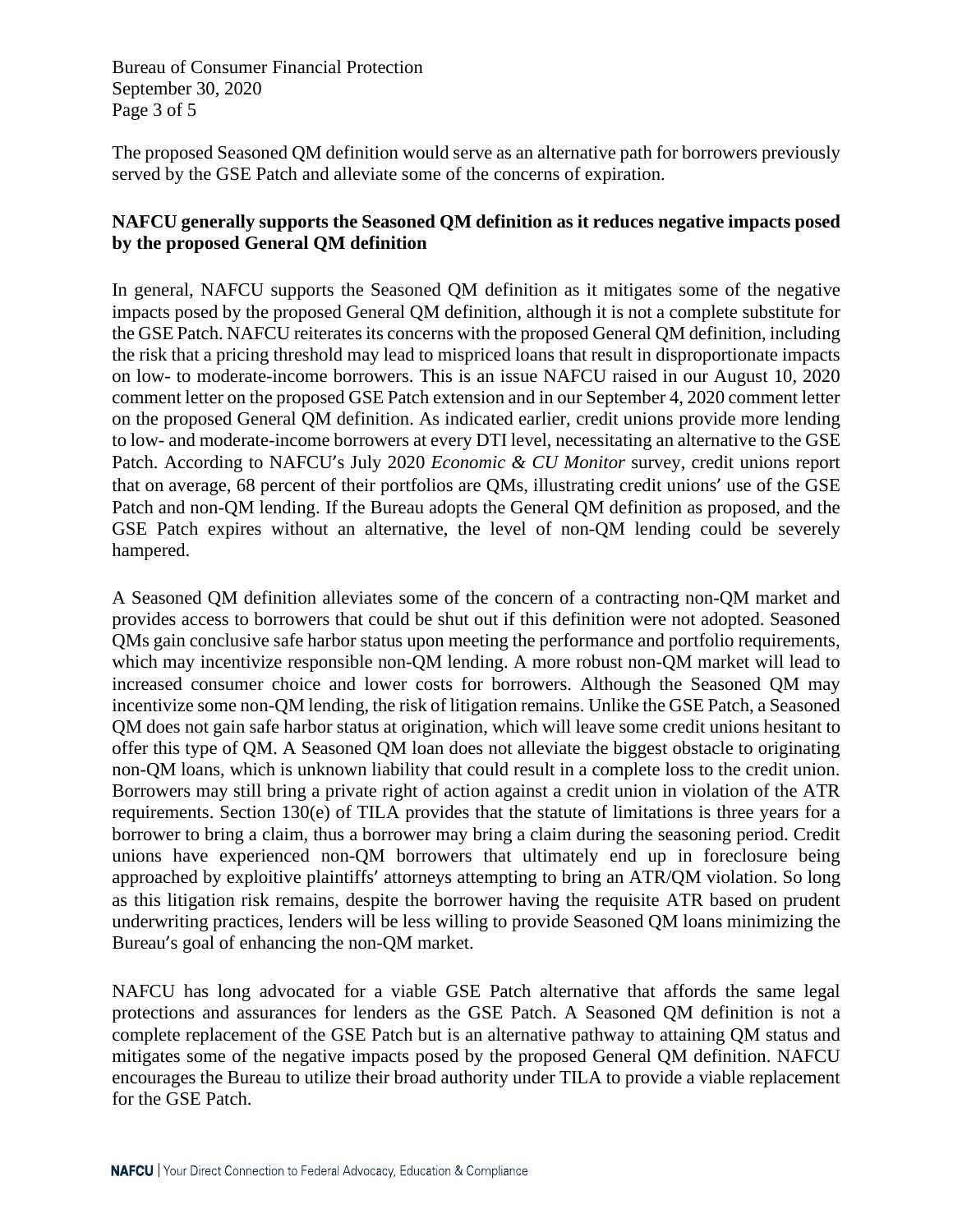Bureau of Consumer Financial Protection September 30, 2020 Page 4 of 5

#### **The Bureau should consider revising the performance requirements for Seasoned QM loans**

NAFCU agrees that limited delinquencies coupled with the product restrictions and continuance of underwriting requirements provide sufficient certainty of ATR compliance. Under the proposal, the Seasoned QM definition must have no more than two 30-day delinquencies and no 60-day delinquencies, unless there is a "qualifying change" in connection with a disaster or pandemicrelated national emergency. Inclusion of the exception for a disaster or pandemic-related national emergency is particularly helpful as we have experienced first-hand the unique challenges that arise in such a scenario with the impacts of the COVID-19 pandemic this year. This language allows credit unions to adapt when a qualifying change occurs and minimizes any lag time from the agency in response to a disaster or pandemic-related emergency. This allows credit unions to focus even more on helping their members in need during a natural disaster or pandemic.

NAFCU suggests that the Bureau revise the performance requirements to allow for more than two 30-day delinquencies during the seasoning period. Historically, credit unions have had low delinquency rates, even during the Great Recession. Credit union delinquencies have remained steady for several years and at a pre-recession level. Adoption of a Seasoned QM definition will not likely increase credit union delinquencies given the continued practice of prudent underwriting. The proposal requires lenders to consider and verify a borrower's ATR which protects the consumer from entering into an unaffordable mortgage and decreases the chance of default.